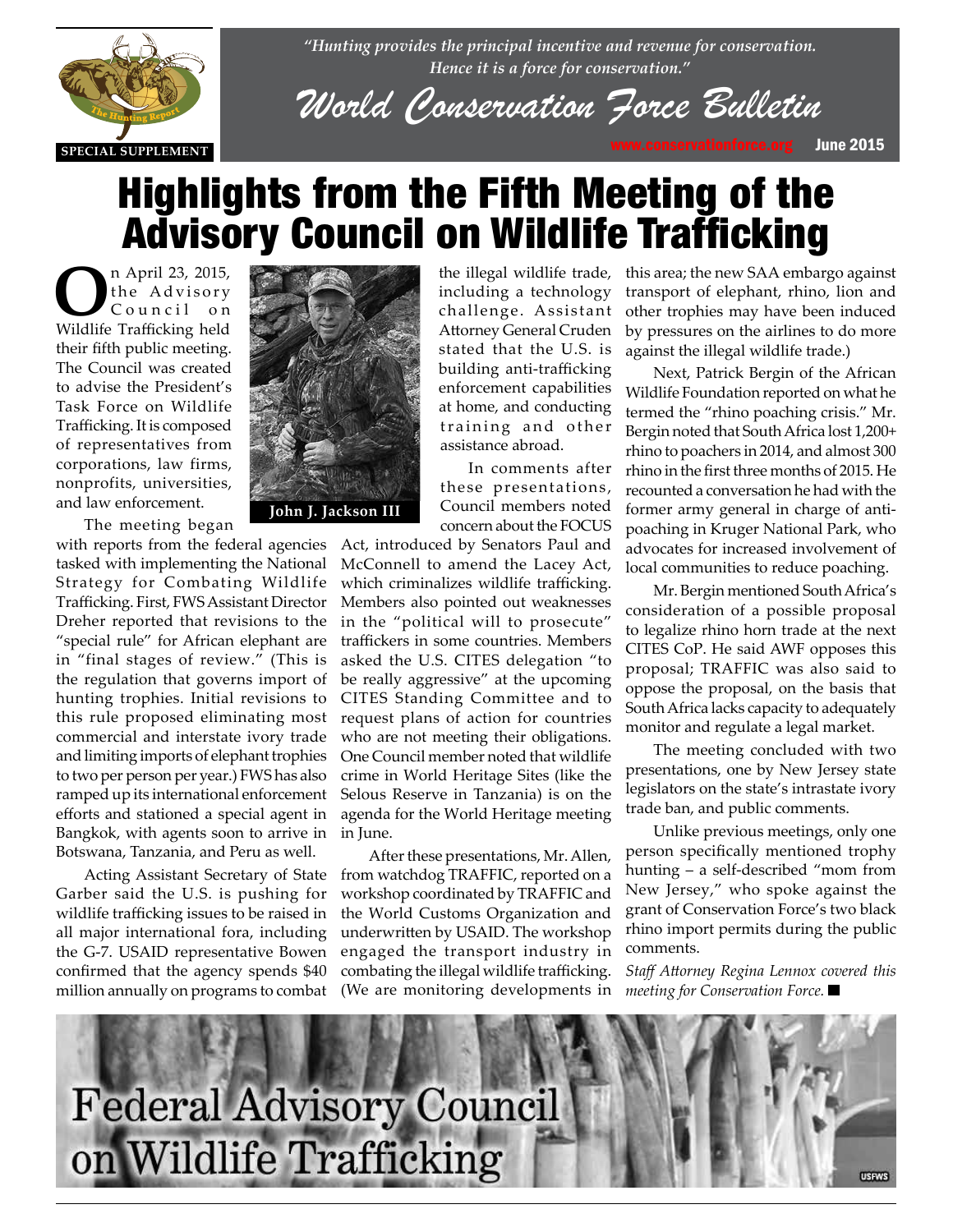*World Conservation Force Bulletin*



## More on the CIC Caprinae Atlas of the World

**F***iona Capstick dropped me a note in early April after receiving the Caprinae Atlas. She wrote that Gerhard Damm "is the co-author, together with the renowned Nicolas Franco of Spain, of one of the most amazing books imaginable - a two volume tour de force - on the wild sheep of the world. The sheer erudition and scope of this work boggles the mind. Detailed maps, exquisite color photography throughout, charts, statistics, a bibliography to stop the heart,* 

*multilingual identification of species - the list is ENDLESS - and the proofreading is simply astounding. Jane Halsey of Rowland Ward and her team produced this book, of course. The layout and elegance reveal that in a flash."* 

rd, "I simply had to share **through Jackson's alliance with The Hunting Report, write:**<br>all of you. There will never *She continued, "I simply had to share this triumph with all of you. There will never be another work to surpass this one on the subject...."* 

# Airlines Embargo Trophies

**T**hree airlines have embargoed trophies. The three airlines follow in sequence:

1. South African Airways has an embargo on elephant, tiger, rhino and lion. Its press release follows, which is somewhat different than their initial position.

*Johannesburg - 30 April 2015: South African Airways Cargo on 21 April 2015 issued a Policy and Procedures Advisory to its internal stakeholders advising of the embargo on the transportation of hunting trophies, which is limited to rhino, elephant, tiger, and lion.* 

*SAA Cargo has in the past experienced a problem where some of the shipments containing hunting trophies were misdeclared and was fined in a foreign country. In this particular instance,* 

*early in April 2015 a shipment lodged as machinery spare parts was discovered in Australia whilst in transit to Kuala Lumpur. The shipment contained elephant tusks and was seized. We [SAA Cargo] were issued with a Notice of Seizure. "We had to act swiftly to curb the problem of illegal transportation of animals," says Tlali Tlali, SAA Spokesperson.* 

*SAA Cargo will keep the embargo in place until all other options have been considered and stricter control measures have been put in place to prevent a recurrence. "When such measures are implemented we will advise all stakeholders accordingly in South Africa and at our international stations," said Tlali.*

See the full press release on Conservation Force's website at [www.](www.conservationforce.org/news.html)



**SPECIAL SUPPLEMENT**



EDITOR/WRITER John J. Jackson, III

PUBLISHER Barbara Crown

Copyright ©2015 by Dagga Boy Enterprises LLC. ISSN 1052-4746. This bulletin on hunting-related conservation matters is published periodically free of charge for subscribers to The Hunting Report, 12182 SW 128 Street, Miami, FL 33186. All material contained herein is provided by famed wildlife and hunting attorney John J. Jackson, III with whom The Hunting Report has formed a strategic alliance. The purpose of the alliance is to educate the hunting community as well as pro-advocacy of hunting rights opportunities. More broadly, the alliance will also seek to open up new hunting opportunities worldwide and ward off attacks on currently available opportunities. For more information on Conservation Force and/or the services available

Conservation Force 3240 South I-10 Service Road West, Suite 200 Metairie, LA 70001 Tel. 504-837-1233 Fax 504-837-1145 www.ConservationForce.org Tel. 504-837-1233 Fax 504-837-1145<br> **Thiles** www.ConservationForce.org<br> **Philes** 

> For reprints of this bulletin or permission to reproduce it and to inquire about other publishing-related matters, write:

The Hunting Report 12182 SW 128 Street Miami, FL 33186 Tel. 1-800-272-5656 Fax 305-253-5532

*Remember to favor Conservation Force's Corporate Sponsors:*





<ripcordtravelprotection.com>

*The leaders in their fields.*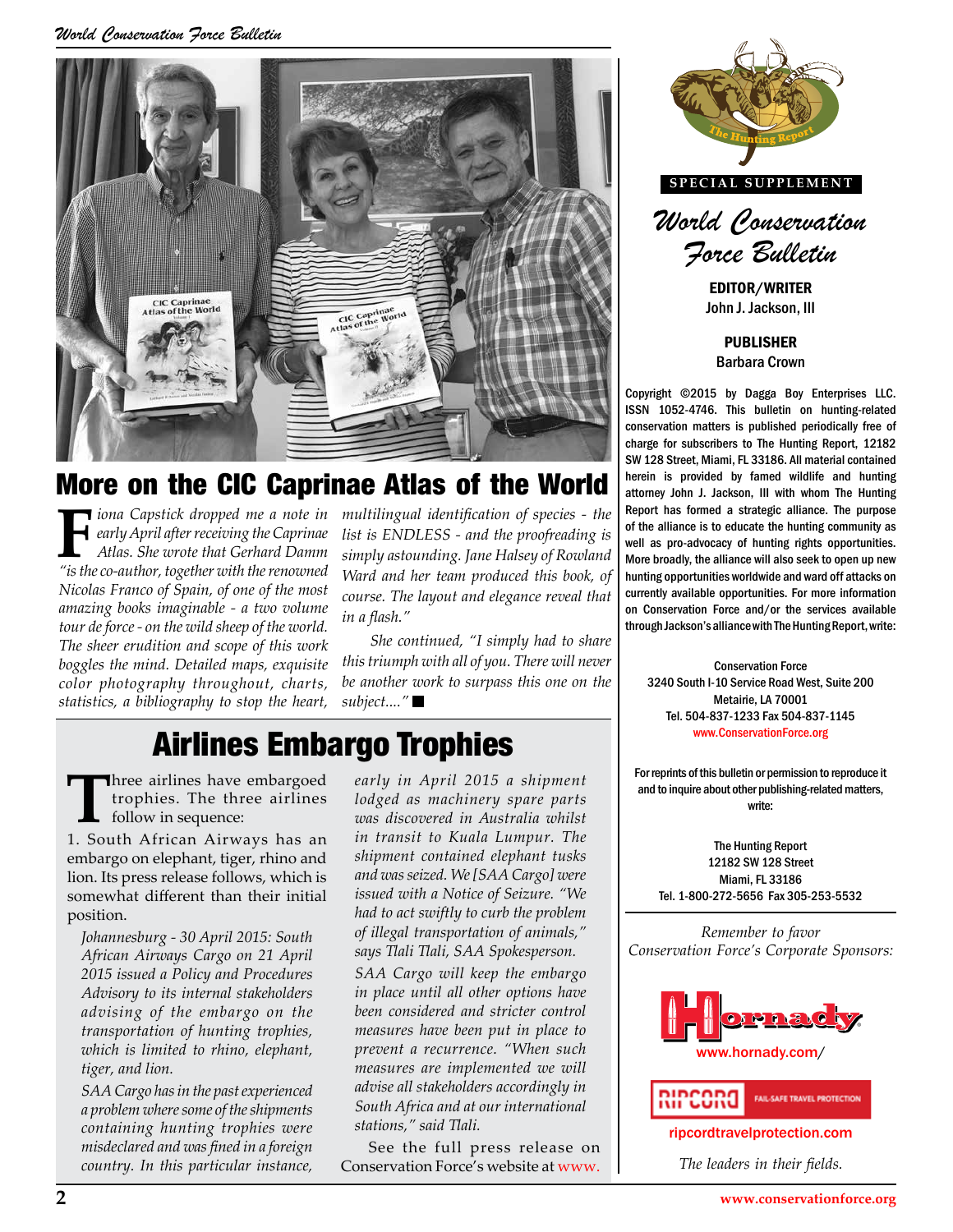#### [conservationforce.org/news.html.](www.conservationforce.org/news.html)

2. Singapore Airlines was next. We can't find a release on their website, but SQ Cargo sent a press release stating:

*Please be advise [sic] that with immediate effect Singapore Airlines & Singapore Airlines Cargo will no longer accept hunting trophies on its aircraft / flights.*

3. Emirates SkyCargo later issued the following:

*Please be advised that effective 15th May 2015 Emirates SkyCargo will not accept any kind of animal "Hunting Trophies" for carriage on Emirates services. This restriction shall be applicable to all animal hunting trophies, protected under the Convention on International Trade in Endangered Species of Wild Fauna and Flora (CITES), as well as includes species, that are not threatened with extinction now, meaning all CITES & Non-CITES species.*

*This decision is to support international governments, intergovernmental and non-governmental organizations, that are managing wildlife population towards sustaining the task to eliminate illegal trade and transportation of*  *hunting trophies worldwide and saving wildlife heritage.* 

Most recently, a petition was started by attorney Chris Green who is Chair of the American Bar Association's Animal Law Committee, but most relevantly, Director of Legislative Affairs for the Animal Legal Defense Fund. The petition was started on May 3 and asks the CEO of Delta Airlines to follow the example of South Africa Airways (SAA), but to *End the Transport of Exotic Animal Hunting Trophies,* not just the elephant, rhino lion and tiger embargoed by SAA (yes, "tigers").

It is a particularly dishonest petition that knowingly confuses poaching of elephant and rhino with lawful, regulated trophy trade that is the cornerstone of wildlife management and anti-poaching. See petition at <change.org>. The petition states:

*As one of the world's largest airlines, and the only U.S. carrier with direct service to South Africa, Delta Airlines is in a key position to help protect these and other vulnerable wild animal populations from further hunting and poaching pressures.*

It is a deceitful personal appeal

by an individual misusing his ABA committee standing.

*As a loyal, "Diamond Medallion" Delta customer who has logged over 650,000 miles with the company, I can attest that ecotourism now accounts for a full 12 percent of GDP in some African countries.* 

*As the Chair of the American Bar Association's Animal Law Committee, I also am acutely aware how overhunting has devastated threatened and endangered species. It is a tragic circumstance driven almost exclusively by the \$20 billion illicit trade in imperiled animal body parts.* 

*So join me in asking CEO Richard Anderson to show the world that Delta cares by doing its part and refusing to transport exotic animal hunting trophies.*

Conservation Force has written a letter to the President and President-Elect of the American Bar Association asking them to have Mr. Chris Green strike this petition because of its misleading nature and improper association with the ABA. If you are an ABA attorney, please send your own letter.

## Two Anti-Hunting Organizations File Separate Suits to Stop Import of Black Rhino Trophies

**T**he Friends of Animals (FoA) filed a suit challenging the lawfulness of the black rhino import permits of Corey Knowlton and Michael Luzich. The suit was first filed in New York Federal District Court. FoA then dismissed that suit without prejudice. FoA then filed another similar suit in the Federal District Court in Washington, DC (15-cv-00653 filed on April 29<sup>th</sup>, 2015). Without the usual detail or substance, the suit alleges two claims. The first is that the FWS violated the Administrative Procedures Act (APA) by arbitrarily issuing the permits upon no basis whatsoever. The petition contains the most general of allegations which should not be viewed favorably by the Court. The second claim is that the FWS violated the Environmental Protection Act by not doing an environmental impact statement, which while a rather common claim, is not applicable to foreign lands.

Though the suit makes many citations to the Endangered Species Act, it makes no ESA claim. FoA has not even sent a 60-day Notice of Intent to Sue required under the ESA. FoA is seeking an injunction against the permits and future permits, and a declaration that they were issued illegally. Basically, the FoA suit challenges the enhancement finding for the two import permits and seeks to enjoin future permits. It is limited to enhancement hunting permits of black rhino.

The second organization to sue is the People for the Ethical Treatment of Animals, PETA. This suit was filed on May 8th in the Federal District Court in the Eastern District of Virginia. It too is a complaint for declaratory and injunctive relief and is against the FWS, Director of FWS and the Secretary of Interior (1:15 CN 600 CMH/IDD). It alleges a violation of the Administrative Procedures Act and the ESA. This claim includes six short paragraphs against what it titles *Knowlton and Luzich* and most of the suit is against other instances where enhancement permits are issued, from

national zoos to Texas ranches. It makes an ESA claim but does not allege, and our information is that it has not even noticed the required Notice of Intent to Sue for the hunting trophy permits. Thus, that claim will be dismissed in short order, and the jurisprudence does not permit it to be amended after a Notice to Sue is sent and the required time passes. The allegations in those six paragraphs about Knowlton and Luzich are also incorrect. It states Luzich's permit was purchased at the Dallas Safari Club convention in 2013, the year before Knowlton's. Of course, there has only been one DSC rhino auction, in 2014. Luzich's Namibian hunting permit was obtained thorough an in-country, sealed-bid auction held by the wildlife authorities.

The suit also incorrectly states that the applications were based "entirely on the ground that the revenue generated from sport-hunting black rhinos would 'provid[e] essential budget revenue for rhino conservation authorities and